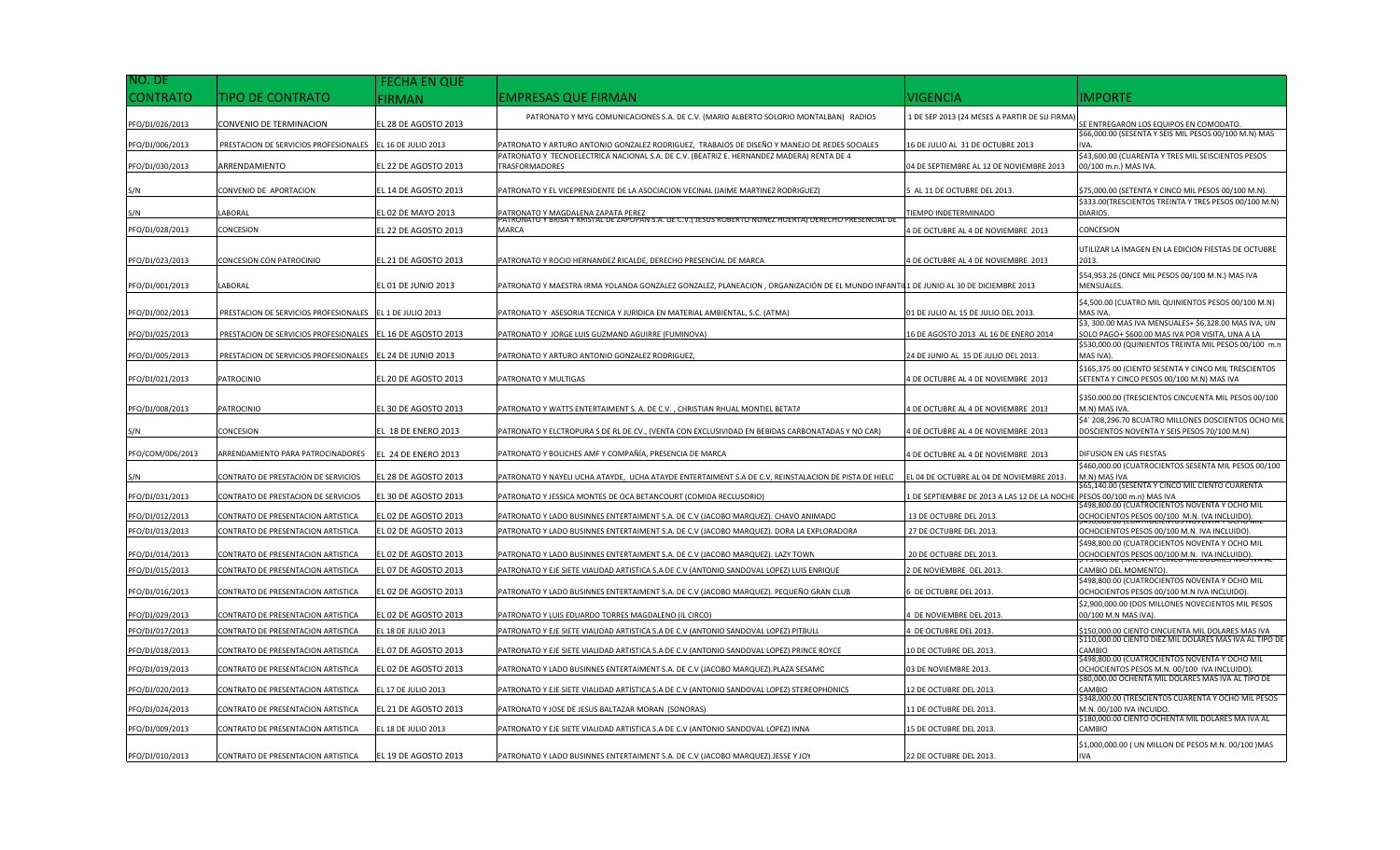| PFO/DJ/011/2013 | CONTRATO DE PRESENTACION ARTISTICA  | EL 19 DE AGOSTO 2013       | PATRONATO Y LADO BUSINNES ENTERTAIMENT S.A. DE C.V (JACOBO MARQUEZ) ROMEO SANTOS     | 25 DE OCTUBRE DEL 2013                    | \$2,200,000.00 (DOS MILLONES DOSCIENTOS MIL PESOS<br>00/100) M.N. MAS IVA                                 |
|-----------------|-------------------------------------|----------------------------|--------------------------------------------------------------------------------------|-------------------------------------------|-----------------------------------------------------------------------------------------------------------|
| S/N             | INDIVIDUAL POR TIEMPO DETERMINADO   | L 06 DE JUNIO 2013         | PATRONATO Y PAULINA RIOS SANDOVAL, COORDINADORA DE EXPOSITORES                       | 5 JUNIO AL 6 DE DICIEMBRE DEL 2013.       | NUEVE PESOS CON NOVENTA Y OCHO CENTATOS 98/100<br>M.N.)                                                   |
|                 | INDIVIDUAL POR TIEMPO DETERMINADO   | EL 06 DE JUNIO 2013        | PATRONATO Y LAURA CECILIA SEGURA, JEFE DEPARTAMENTO DE RELACIONES PUBLICAS           | 5 JUNIO AL 6 DE DICIEMBRE DEL 2013.       | \$26,371.35 (VEINTISEIS MIL TRESCIENTOS SETENTA Y UN<br>PESOS CON TRENTA Y CINCO CENTAVOS 35/100 M.N.)    |
| S/N             |                                     |                            |                                                                                      |                                           | \$37,000.00 (TREINTA Y SIETE MIL PESOS 00/100 M.N.)                                                       |
| S/N             | INDIVIDUAL POR TIEMPO DETERMINADO   | <b>EL 06 DE JUNIO 2013</b> | PATRONATO Y JESSICA VILABOA TINAJERO, DIRECTORA DE MERCADOTECNIA                     | JUNIO AL 6 DE DICIEMBRE DEL 2013.         | MFNSUALFS<br>\$54,616.64 (CINCUENTA Y CUATRO MIL SEISCIENTOS                                              |
| S/N             | INDIVIDUAL POR TIEMPO DETERMINADO   | L 06 DE JUNIO 2013         | PATRONATO Y LUIS JOEL TORRES ARREOLA, DIRECTOR ADMINISTRATIVO                        | 6 JUNIO AL 6 DE DICIEMBRE DEL 2013.       | DIECISEIS PESOS CON SESENTA Y CUATRO CENTAVOS 64/100                                                      |
| S/N             | INDIVIDUAL POR TIEMPO DETERMINADO   | EL 06 DE JUNIO 2013        | PATRONATO Y MARIO ALBERTO URZUA OROZCO, JEFE DEL DEPARTAMENTO JURIDICO               | 6 JUNIO AL 6 DE DICIEMBRE DEL 2013.       | \$25,270.28 (VEINTICINCO MIL DOSCIENTOS SETENTA PESOS<br>CON VEINTIOCHO CENTAVOS 28/100 M.N.)             |
|                 |                                     |                            |                                                                                      |                                           | \$26,371.35 (VEINTISEIS MIL TRESCIENTOS SETENTA Y UN                                                      |
| S/N             | INDIVIDUAL POR TIEMPO DETERMINADO   | <b>EL 01 DE JULIO 2013</b> | PATRONATO Y JOSE CARLOS VILLAREAL SALCEDO, JEFE DEL DEPARTAMENTO DE COMERCIALIZACION | 1 JULIO AL 1 DE DICIEMBRE DEL 2013.       | PESOS CON TRENTA Y CINCO CENTAVOS 35/100 M.N.)<br>\$1,104.00 (MIL CIENTO CUATRO PESOS 00/100 M.N.)        |
| S/N             | INDIVIDUAL POR TIEMPO INDETERMINADO | L 16 DE MAYO 2013          | PATRONATO Y LORENA PATRICIA HURTADO LEAL                                             | TIEMPO INDETERMINADO                      | DIARIOS                                                                                                   |
| S/N             | INDIVIDUAL POR TIEMPO DETERMINADO   | L 06 DE JUNIO 2013         | PATRONATO Y JAVIER GUZMAN DELGADILLO, JEFE DEL DEPARTAMENTO DE SISTEMAS              | 5 JUNIO AL 6 DE DICIEMBRE DEL 2013.       | \$18,000.14 (DIECIOCHO MIL PESOS CON CATORCE<br>CENTAVOS 14/100 M.N.) MES                                 |
| S/N             | INDIVIDUAL POR TIEMPO DETERMINADO   | L 17 DE JUNIO 2013         | PATRONATO Y EVELYN ROSALIA GUILLEN HERNANDEZ, ENCARGADA DE PUBLICIDAD                | 5 JUNIO AL 6 DE DICIEMBRE DEL 2013.       | \$15,800.10 (QUINCE MIL OCHOCIENTOS PESOS CON DIEZ<br>CENTAVOS 10/100 M.N.) MES                           |
|                 |                                     |                            |                                                                                      |                                           | \$13,800.00(TRECE MIL OCHOCIENTOS PESOS 00/100 M.N)                                                       |
| S/N             | INDIVIDUAL POR TIEMPO DETERMINADO   | L 06 DE JUNIO 2013         | PATRONATO Y MAGDALENA ZAPATA PEREZ                                                   | 6 JUNIO AL 31 DE DICIEMBRE DEL 2013.      | MENSUALES MAS PRESTACIONES MENOS IMPUESTOS                                                                |
| S/N             | INDIVIDUAL POR TIEMPO DETERMINADO   | EL 15 DE JULIO 2013        | PATRONATO Y ERIK EMMANUEL QUIROZ MURILLO                                             | 15 JULIO AL 31 DE DICIEMBRE DEL 2013.     | DIECIOCHO CENTAVOS 18/100 M.N) MENSUALES MAS<br>PRESTACIONES MENOS IMPUESTOS                              |
| S/N             | INDIVIDUAL POR TIEMPO DETERMINADO   | EL 16 DE JULIO 2013        | PATRONATO Y JOSE MIGUEL PRECIADO LEDEZMA                                             | 16 JULIO AL 31 DE DICIEMBRE DEL 2013.     | CON OCHENTA Y CINCO CENTAVOS 85/100 M.N)<br>MENSUALES MAS PRESTACIONES MENOS IMPUESTOS                    |
| S/N             | INDIVIDUAL POR TIEMPO DETERMINADO   | L 03 DE JUNIO 2013         | PATRONATO Y FERNANDO ESTRADA VELARDE                                                 | 03 JUNIO AL 31 DE DICIEMBRE DEL 2013.     | Ș10, 757.04 (DIEZ MIL SETECIENTOS CINCUENTA Y SIETE<br>PESOS CON CUATRO CENTAVOS 04/100 M.N ) MES MAS     |
| S/N             | INDIVIDUAL POR TIEMPO DETERMINADO   | L 11 DE JUNIO 2013         | PATRONATO Y FERNANDO LUGO RAZO                                                       | 11 JUNIO AL 31 DE DICIEMBRE DEL 2013.     | 12, UUU.UU (DOCE MIL PESOS UU/100) MENSUALES MAS<br>PRESTACIONES MENOS IMPUESTOS.                         |
|                 |                                     |                            |                                                                                      |                                           | 510,000.00 (DIEZ MIL PESOS 00/100 M.N) MENSUALES MAS                                                      |
| S/N             | INDIVIDUAL POR TIEMPO DETERMINADO   | L 16 DE JULIO 2013         | PATRONATO Y EDUARDO GUTIERREZ RAMIREZ, AUXILIAR JURIDICO                             | 16 JULIO AL 31 DE DICIEMBRE DEL 2013.     | PRESTACIONES MENOS IMPUESTOS                                                                              |
| S/N             | INDIVIDUAL POR TIEMPO DETERMINADO   | L 12 DE JUNIO 2013         | PATRONATO Y DAVID SANABRIA BELTRAN                                                   | 12 JUNIO AL 31 DE DICIEMBRE DEL 2013.     | PRESTACIONES MENOS IMPUESTOS<br>ȘIU,521.44 (DIEZ MIL QUINIENTOS VEINTIUN PESOS COP                        |
| S/N             | INDIVIDUAL POR TIEMPO DETERMINADO   | L 16 DE OCTUBRE 2013       | PATRONATO Y SERGIO RAFAEL NEGRETE TOLEDO, AUXILIAR EN EVENTOS ESP.                   | 16 OCTUBRE AL 31 DE DICIEMBRE DEL 2013    | CUARENTA Y CUATRO CENTAVOS 44/100 M.N)                                                                    |
| S/N             | INDIVIDUAL POR TIEMPO DETERMINADO   | L 11 DE JUNIO 2013         | PATRONATO Y CHRISTOPHER IVAN RUVALCABA RUBIO, AUXILIAR TECNICO EXPOSITORES           | 11 JUNIO AL 31 DE DICIEMBRE DEL 2013.     | MAS PRESTACIONES MENOS IMPUESTOS.<br>7,942.00 (SIETE MIL NOVIECIENTOS COAREN                              |
| S/N             | INDIVIDUAL POR TIEMPO DETERMINADO   | L 02 DE JULIO 2013         | PATRONATO Y OSVALDO LOPEZ LOPEZ, AUXILIAR ADMINISTRATIVO                             | 02 JULIO AL 31 DE DICIEMBRE DEL 2013.     | PESOS 00/100 M.N ) MENSUALES MAS PRESTACIONES                                                             |
| S/N             | INDIVIDUAL POR TIEMPO DETERMINADO   | L 11 DE JUNIO 2013         | PATRONATO Y JUAN AGREDANO REYES, OFICIAL ELECTRICISTA                                | 11 JUNIO AL 31 DE DICIEMBRE DEL 2013.     | MAS PRESTACIONES MENOS IMPUESTOS.                                                                         |
| S/N             | INDIVIDUAL POR TIEMPO DETERMINADO   | L 19 DE AGOSTO 2013        | PATRONATO Y JOSE ARTURO VELEZ ROSAS, AUXILIAR JURIDICO                               | DE 19 AGOSTO AL 31 DE DICIEMBRE 2013.     | PRESTACIONES MENOS IMPUESTOS                                                                              |
| S/N             | INDIVIDUAL POR TIEMPO DETERMINADO   | EL 03 DE JUNIO 2013        | PATRONATO Y NANCY YADIRA FLORES HURTADO, SECRETARIA                                  | 03 JUNIO AL 6 DE DICIEMBRE DEL 2013.      | MAS PRESTACIONES MENOS IMPUESTOS<br>4,739.36 (CUATRO MIL SETECIENTOS TREINTA Y NUE                        |
| S/N             | INDIVIDUAL POR TIEMPO DETERMINADO   | EL 1 DE JULIO 2013         | PATRONATO Y ENRIQUE NAPOLES CARRANZA, AUXILIAR DE OBRA                               | 1 JULIO AL 31 DE DICIEMBRE DEL 2013.      | PESOS CON TREINTA Y SEIS CENTAVOS 36/100 M.N)<br>0,003.U7 (SEIS IVIIL SEISLIEIVIUS SESEIVIA T TRES PES    |
| S/N             | INDIVIDUAL POR TIEMPO DETERMINADO   | L 23 DE SEPTIEMBRE 2013    | PATRONATO Y ELVIA GOMEZ RAMIREZ, AUXILIAR CONTABLE                                   | 23 DE SEPTIEMBRE AL 31 DE DICIEMBRE 2013. | CON SIETE CENTAVOS 07/100 M.N) MESUALES MAS                                                               |
| S/N             | INDIVIDUAL POR TIEMPO DETERMINADO   | L 10 DE JUNIO 2013         | PATRONATO Y MONTSERRAT DE ANDA ROBLEDO, SECRETARIA A                                 | 10 JUNIO AL 31 DE DICIEMBRE 2012.         | MAS PRESTACIONES MENOS IMPUESTOS                                                                          |
| S/N             | INDIVIDUAL POR TIEMPO DETERMINADO   | L 2 DE JULIO 2013          | PATRONATO Y PAULINA LEGASPI Y ROSALES, SECRETARIA                                    | 02 DE JULIO AL 31 DE DICIEMBRE 2013.      | PESOS CON VEINTICUATRO CENTAVOS 24/100 M.N)                                                               |
| S/N             | INDIVIDUAL POR TIEMPO DETERMINADO   | L 11 DE JUNIO 2013         | PATRONATO Y MARIANA SOLTERO RAZO, AUXILIAR TECNICO RELACIONES PUBLICAS               | 11 JUNIO AL 31 DE DICIEMBRE DEL 2013.     | MAS PRESTACIONES MENOS IMPUESTOS.                                                                         |
| S/N             | INDIVIDUAL POR TIEMPO DETERMINADO   | L 19 DE AGOSTO 2013        | PATRONATO Y ESPERANZA GUADALUPE MARTINEZ, AUXILIAR JURIDICO                          | 19 AGOSTO AL 31 DE DICIEMBRE 2013.        | PRESTACIONES MENOS IMPUESTOS<br><b>IZ, UUU.UU (DUCE IVIIL PESUS UU/IUU IV</b>                             |
| S/N             | INDIVIDUAL POR TIEMPO DETERMINADO   | L 12 DE AGOSTO 2013        | PATRONATO Y VALERIE HERNANDEZ ORTIZ, ASISTENTE ADMINISTRATIVC                        | 12 AGOSTO AL 31 DE DICIEMBRE 2013.        | MAS PRESTACIONES MENOS IMPUESTOS.                                                                         |
| S/N             | INDIVIDUAL POR TIEMPO DETERMINADO   | L 15 DE MAYO 2013.         | PATRONATO Y JORGE ALBERTO ALVARADO MATA, INTENDENTE                                  | 15 DE MAYO AL 31 DE DICIEMBRE 2013.       | PESOS CON TREINTA Y SEIS CENTAVOS 36/100 M.N)                                                             |
| S/N             | INDIVIDUAL POR TIEMPO DETERMINADO   | EL 15 DE MAYO 2013.        | PATRONATO Y ADAN AGUSTIN MARES ORTIZ, OFICIAL ELECTRICISTA                           | 15 DE MAYO AL 31 DE DICIEMBRE 2013.       | OCHENTA Y SIETE CENTAVOS 87/100 M.N) MENSUALES MAS<br>514,020.48( CATORCE MIL VEINTE PESOS CON CUARENTA Y |
| S/N             | INDIVIDUAL POR TIEMPO DETERMINADO   | L 16 DE AGOSTO 2013        | PATRONATO Y MARIO ALBERTO DE LA PUENTE ALARCON, SUPERVISOR DE SEGURIDAD              | 16 DE AGOSTO AL 31 DE DICIEMBRE 2013.     | OCHO CENTAVOS 48/100 M.N) MENSUALES MAS<br>FZ.UU (SIETE IVIIL NUVIECIÉNTUS CUAR                           |
| 5/N             | INDIVIDUAL POR TIEMPO DETERMINADO   | L 15 DE MAYO 2013.         | PATRONATO Y JAIME ELEUTERIO QUINTERO MARTINEZ, AUXILIAR EN SEGURIDAD                 | 15 DE MAYO AL 31 DE DICIEMBRE 2013.       | PESOS 00/100 M.N ) MENSUALES MAS PRESTACIONES                                                             |
| S/N             | INDIVIDUAL POR TIEMPO DETERMINADO   | L 15 DE MAYO 2013.         | PATRONAYO Y ROBERTO BARRANCO CASAS, AUXILIAR CONTABLE                                | 15 DE MAYO AL 31 DE DICIEMBRE 2013.       | MENSUALES MAS PRESTACIONES MENOS IMPUESTOS<br>,739.30 (COATRO IVIIL SETECIENTOS TREINTA T INOE            |
| 5/N             | INDIVIDUAL POR TIEMPO DETERMINADO   | L 15 DE MAYO 2013.         | PATRONATO Y ROGELIO GARCIA GONZALEZ, INTENDENTE                                      | 15 DE MAYO AL 31 DE DICIEMBRE 2013.       | PESOS CON TREINTA Y SEIS CENTAVOS 36/100 M.N)<br>3.042.27 INUEVE IVIIL SEISLIENTUS CUAREIVTA T DUS        |
| S/N             | INDIVIDUAL POR TIEMPO DETERMINADO   | L 15 DE MAYO 2013.         | PATRONATO Y SALVADOR RAMIREZ RAMIREZ, AUXILIAR EN SEGURIDAD                          | 15 DE MAYO AL 31 DE DICIEMBRE 2013        | CON VEINTISIETE CENTAVOS 27/100 M.N) MENSUALES MAS<br>V,219.69 (SIETE MIL DOSCIENTOS DIECINOEVE PESOS     |
| S/N             | INDIVIDUAL POR TIEMPO DETERMINADO   | EL 15 DE MAYO 2013.        | PATRONATO Y EDGAR FRANCISCO SANTOS CARRILLO, AUXILAR ADMINISTRATIVO                  | 15 DE MAYO AL 31 DE DICIEMBRE 2013        | SESENTA Y NUEVE CENTAVOS 69/100 M.N) MENSUALES MAS                                                        |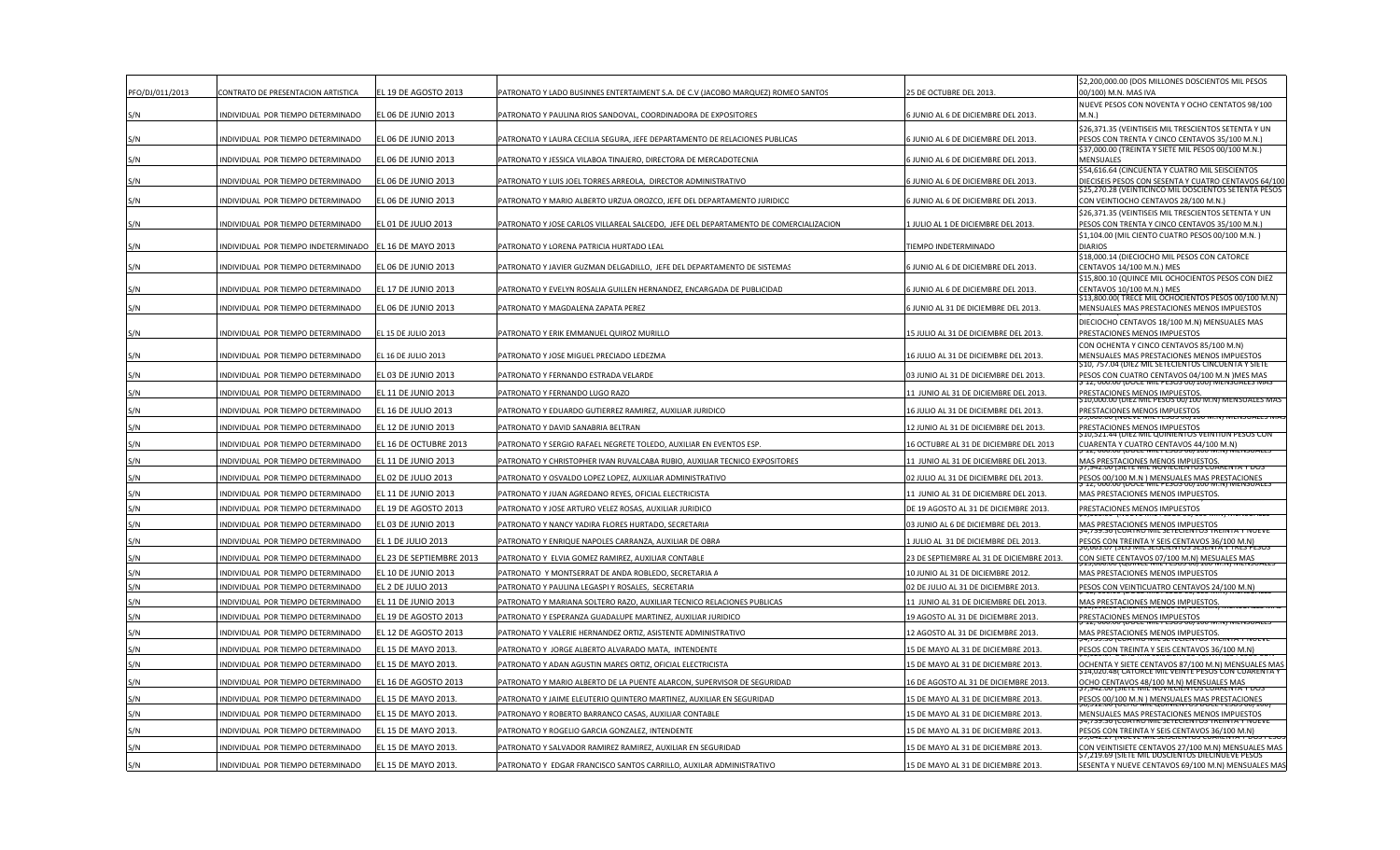|     |                                                           |                            |                                                                                                                  |                                      | \$8,623.87 (OCHO MIL SEICIENTOS VEINITRES PESOS CON                                                                                                   |
|-----|-----------------------------------------------------------|----------------------------|------------------------------------------------------------------------------------------------------------------|--------------------------------------|-------------------------------------------------------------------------------------------------------------------------------------------------------|
| S/N | NDIVIDUAL POR TIEMPO DETERMINADO                          | EL 15 DE MAYO 2013.        | PATRONATO Y ALBERTO PEREZ ALVAREZ, OFICIAL ELECTRICISTA                                                          | 5 DE MAYO AL 31 DE DICIEMBRE 2013.   | OCHENTA Y SIETE CENTAVOS 87/100 M.N) MENSUALES MA!<br>\$10,757.00 (DIEZ MIL SETECIENTOS CINCUENTA Y SIETE                                             |
| S/N | INDIVIDUAL POR TIEMPO INDETERMINADO                       | EL 07 SEPTIEMBRE 2010      | PATRONATO Y GIZELA PINEDO PEREZ, AUXILIAR ADMINISTRATIVO                                                         | NDIVIDUAL POR TIEMPO INDETERMINADO   | ESOS 00/100 M.N) MENSUALES MAS PRESTACIONES<br>510,329.61(DIEZ MIL TRESCIENTOS VEINTINUEVE PESOS CO                                                   |
| S/N | INDIVIDUAL POR TIEMPO DETERMINADO                         | EL 15 DE MAYO 2013.        | PATRONATO Y JOAQUIN TLATEMPA TOLENTINO, OFICIAL CALIFICADO MI                                                    | 5 DE MAYO AL 31 DE DICIEMBRE 2013.   | SESENTA Y UN CENTAVOS 61/100 M.N) MENSUALES MAS<br>S10,329.61(DIEZ MIL TRESCIENTOS VEINTINUEVE PESOS CO                                               |
| S/N | INDIVIDUAL POR TIEMPO DETERMINADO                         | EL 15 DE MAYO 2013.        | PATRONATO Y LUIS GARCIA DE LA CRUZ, OFICIAL CALIFICADO MI                                                        | 5 DE MAYO AL 31 DE DICIEMBRE 2013.   | SESENTA Y UN CENTAVOS 61/100 M.N) MENSUALES MAS<br>Ș9,602.44 (NUEVE MIL SEISCIENTOS DOS PESOS CON                                                     |
| S/N | INDIVIDUAL POR TIEMPO DETERMINADO                         | L 15 DE MAYO 2013.         | PATRONATO Y RAUL QUERRERO FLORES, ALMACENISTA DF                                                                 | 5 DE MAYO AL 31 DE DICIEMBRE 2013.   | CUARENTA Y CUATRO CENTAVOS 44/100 M.N ) MENSUALES                                                                                                     |
| S/N | INDIVIDUAL POR TIEMPO DETERMINADO                         | EL 15 DE MAYO 2013.        | PATRONATO Y EDGAR ALAIN BULTRAGO RAMIREZ, DISEÑADOR                                                              | 15 DE MAYO AL 31 DE DICIEMBRE 2013.  | NOVENTA CENTAVOS 90/100 M.N) MENSUALES MAS                                                                                                            |
| S/N | INDIVIDUAL POR TIEMPO DETERMINADO                         | L 15 DE MAYO 2013.         | PATRONATO Y CARLOS ROSALES SALAZAR, AUXILIAR SEGURIDAD                                                           | 5 DE MAYO AL 31 DE DICIEMBRE 2013.   | \$7,942.00 (SIETE MIL NOVIECIENTOS CUARENTA Y DOS<br>PESOS 00/100 M.N ) MENSUALES MAS PRESTACIONES                                                    |
| S/N | INDIVIDUAL POR TIEMPO DETERMINADO                         | EL 15 DE MAYO 2013.        | PATRONATO Y DANIEL FERNANDO RAMIREZ, AUXILIAR SEGURIDAD                                                          | 5 DE MAYO AL 31 DE DICIEMBRE 2013.   | S7,942.00 (SIETE MIL NOVIECIENTOS CUARENTA Y DOS<br>PESOS 00/100 M.N) MENSUALES MAS PRESTACIONES<br>\$4,739.36 (CUATRO MIL SETECIENTOS TREINTA Y NOEV |
| S/N | INDIVIDUAL POR TIEMPO DETERMINADO                         | EL 15 DE MAYO 2013.        | PATRONATO Y BERTA BOSQUES DÍAZ, INTENDENTE                                                                       | 15 DE MAYO AL 31 DE DICIEMBRE 2013.  | PESOS CON TREINTA Y SEIS CENTAVOS 36/100 M.N)                                                                                                         |
| S/N | INDIVIDUAL POR TIEMPO INDETERMINADO                       | <b>EL 15 JUNIO 2005</b>    | PATRONATO Y JUAN HUGO RAMIREZ HERNANDEZ, AUXILIAR SEGURIDAD                                                      | INDIVIDUAL POR TIEMPO INDETERMINADO  | <b>0.445.66 ISEIS IVIIL CUATRUCIENTUS CUARENTA T-IR</b><br>PESOS CON OCHENTA Y OCHO CENTAVOS 88/100 M.N)                                              |
|     |                                                           |                            |                                                                                                                  |                                      | 7,942.00 (SIETE MIL NOVIECIENTOS CUARENTA Y DOS                                                                                                       |
| S/N | INDIVIDUAL POR TIEMPO DETERMINADO                         | EL 15 DE MAYO 2013.        | PATRONATO Y JOSE REYNOSO FLORES, AUXILIAR SEGURIDAD                                                              | 5 DE MAYO AL 31 DE DICIEMBRE 2013.   | ESOS 00/100 M.N) MENSUALES MAS PRESTACIONES<br>, 10,499.24 (DIEZ MIL CUATROCIENTOS NOVENTA Y NUEVE                                                    |
| S/N | INDIVIDUAL POR TIEMPO DETERMINADO                         | EL 15 DE MAYO 2013.        | PATRONATO Y MARTHA VILLAGRANA MORONES, ASISTENTE                                                                 | 5 DE MAYO AL 31 DE DICIEMBRE 2013.   | PESOS CON VEINTICUATRO CENTAVOS 24/100 M.N)                                                                                                           |
| S/N | INDIVIDUAL POR TIEMPO INDETERMINADO                       | EL 24 DE MAYO 2007.        | PATRONATO E IVONNE VERENICE NUÑEZ REYES, JEFE DE DPTO DE P.E Y D.O.                                              | <b>IEMPO INDETERMINADO</b>           | VI.N) MENSUALES MAS PRESTACIONES MENOS IMPUESTOS                                                                                                      |
| S/N | INDIVIDUAL POR TIEMPO DETERMINADO                         | EL 15 DE MAYO 2013.        | PATRONATO Y MARIANO GRAJEDA PLASCENCIA, AUXILIAR SEGURIDAD                                                       | L5 DE MAYO AL 31 DE DICIEMBRE 2013.  | PESOS 00/100 M.N ) MENSUALES MAS PRESTACIONES<br>\$7, 219.69 (SIETE MIL DOSCIENTOS DIECINUEVE PESOS CON                                               |
| S/N | INDIVIDUAL POR TIEMPO DETERMINADO                         | EL 15 DE MAYO 2013.        | PATRONATO Y LUIS GILBERTO GONZALEZ RAMIREZ, PINTOR DF/B                                                          | L5 DE MAYO AL 31 DE DICIEMBRE 2013.  | SESENTA Y NUEVE CENTAVOS 69/100 M.N) MENSUALES MAS                                                                                                    |
| S/N | INDIVIDUAL POR TIEMPO DETERMINADO                         | EL 15 DE MAYO 2013.        | PATRONATO Y JOSE GUADALUPE GONZALEZ, OFICIAL CALIFICADO                                                          | 15 DE MAYO AL 31 DE DICIEMBRE 2013.  | CUARENTA Y UN CENTAVOS 41/100 M.N) MENSUALES MAS                                                                                                      |
| S/N | INDIVIDUAL POR TIEMPO DETERMINADO                         | EL 15 DE MAYO 2013.        | PATRONATO Y RICARDO GONZALES RAMIREZ, OFICIAL HERRERO.                                                           | 15 DE MAYO AL 31 DE DICIEMBRE 2013.  | OCHENTA Y SIETE CENTAVOS 87/100 M.N) MENSUALES MAS                                                                                                    |
| S/N | INDIVIDUAL POR TIEMPO DETERMINADO                         | L 15 DE MAYO 2013.         | PATRONATO Y CARLOS JESUS ALCARAZ RODRIGUEZ, OFICIAL                                                              | 5 DE MAYO AL 31 DE DICIEMBRE 2013.   | PESOS 00/100 M.N ) MENSUALES MAS PRESTACIONES                                                                                                         |
| S/N | INDIVIDUAL POR TIEMPO INDETERMINADO                       | EL 23 DE MARZO 2001        | PATRONATO Y PLINIO ORTEGA OROZCO, DISEÑADOR DI/C                                                                 | INDIVIDUAL POR TIEMPO INDETERMINADO  | CON SETENTA Y CINCO CENTAVOS 75/100 M.N) MENSUALES                                                                                                    |
| S/N | INDIVIDUAL POR TIEMPO DETERMINADO                         | EL 15 DE MAYO 2013.        | PATRONATO Y ERNESTO FERNANDO TORRES MUÑOZ, OFICIAL                                                               | L5 DE MAYO AL 31 DE DICIEMBRE 2013.  | ESOS 00/100 M.N ) MENSUALES MAS PRESTACIONES                                                                                                          |
| S/N | INDIVIDUAL POR TIEMPO DETERMINADO                         | EL 15 DE MAYO 2013.        | PATRONATO E ISMAEL RODRIGUEZ CRUZ, OFICIAL CALIFICADO EM                                                         | I5 DE MAYO AL 31 DE DICIEMBRE 2013.  | \$10,124.41 (DIEZ MIL CIENTO VEINTICUATRO PESOS CON<br>CUARENTA Y UN CENTAVOS 41/100 M.N ) MENSUALES MAS                                              |
|     |                                                           |                            |                                                                                                                  |                                      | \$6,443.88 (SEIS MIL CUATROCIENTOS CUARENTA Y TRES                                                                                                    |
| S/N | INDIVIDUAL POR TIEMPO DETERMINADO                         | EL 15 DE MAYO 2013.        | PATRONATO Y RAFAEL RICARDO BOSQUES MUÑOZ, AUXILIAR SEGURIDAD                                                     | L5 DE MAYO AL 31 DE DICIEMBRE 2013.  | PESOS CON OCHENTA Y OCHO CENTAVOS 88/100 M.N)<br>\$26,371.39 (VEINTISEIS MIL TRESCIENTOS SETENTA Y UN                                                 |
| S/N | INDIVIDUAL POR TIEMPO DETERMINADO                         | EL 21 DE AGOSTO 2013       | PATRONATO Y RENE GUSTAVO MACIAS MEDINA, JEFE DEL DEPTO DE COMERCIALIZACION                                       | 1 DE AGOSTO AL 31 DE DICIEMBRE 2013. | PESOS CON TREINTA Y NUEVE CENTAVOS 39/100 M.N )                                                                                                       |
|     |                                                           |                            |                                                                                                                  |                                      | CENTAVOS 09/100 M.N) MENSUALES MAS PRESTACIONES                                                                                                       |
| S/N | INDIVIDUAL POR TIEMPO DETERMINADO                         | EL 17 DE JUNIO 2013        | PATRONATO Y EVELYN ROSALIA GUILLEN HERNANDEZ, ENCARGADA DE PUBLICIDAD                                            | 17 JUNIO AL 31 DE DICIEMBRE 2013.    | MENOS IMPUESTOS.                                                                                                                                      |
| S/N | INDIVIDUAL POR TIEMPO DETERMINADO                         | EL 16 DE JULIO 2013        | PATRONATO Y ROCIO DEL REFUGIO PRECIADO LEDEZMA, JEFE DE LOGISTICA                                                | 16 DE JULIO AL 31 DE DICIEMBRE 2013. | \$18,000.14 (DIECIOCHO MIL PESOS CON CATORCE<br>CENTAVOS 14/100 M.N) MESUALES MAS PRESTACIONES                                                        |
|     |                                                           |                            |                                                                                                                  |                                      | \$12,000.00 (DOCE MIL PESOS 00/100 M.N) MENSUALES                                                                                                     |
| S/N | INDIVIDUAL POR TIEMPO DETERMINADO                         | EL 11 DE JUNIO 2013        | PATRONATO Y PEDRO MARCIAL DIAZ ROBLES, AUXILIAR TECNICO                                                          | 1 DE JUNIO AL 31 DE DICIEMBRE 2013.  | MAS PRESTACIONES MENOS IMPUESTOS.                                                                                                                     |
|     |                                                           |                            |                                                                                                                  |                                      | PESOS CON SETENTA Y DOS CENTAVOS 72/100 M.N)                                                                                                          |
| S/N | INDIVIDUAL POR TIEMPO DETERMINADO                         | <b>EL 17 DE JUNIO 2013</b> | PATRONATO Y ANNA PAULINA CERVANTES CASTAÑEDA, SECRETARIA                                                         | .7 DE JUNIO AL 31 DE DICIEMBRE 2013. | MENSUALES MAS PRESTACIONES MENOS IMPUESTOS                                                                                                            |
| S/N | INDIVIDUAL POR TIEMPO INDETERMINADO                       | EL 15 DE MAYO 2013.        | PATRONATO Y CARLOS ENRIQUE VAZQUEZ RAYAS, COORDINADOR DE RECURSOS HUMANOS                                        | IEMPO INDETERMINADO                  | PESOS CON NOVENTA Y UN CENTAVOS 91/100 M.N )<br>MENSUALES MAS PRESTACIONES MENOS IMPUESTOS.                                                           |
|     |                                                           |                            |                                                                                                                  |                                      | Ș 17,852.40 (DIECISIETE MIL OCHOCIENTOS CINCUENTA Y                                                                                                   |
| S/N | INDIVIDUAL POR TIEMPO INDETERMINADO                       | EL 12 DE ABRIL 1999.       | PATRONATO Y JOSE HERNANDEZ HERNANDEZ, DESFILE                                                                    | IEMPO INDETERMINADO                  | DOS PESOS CON CUARENTA CENTATOS 40/100 M.N)<br>Ş7,941.39 ( SIETE MIL NOVECIENTOS CUARENTA 'Y ÛN PESOS                                                 |
|     |                                                           |                            |                                                                                                                  |                                      | CON TREINTA Y NUEVE CENTAVOS 39/100 M.N) MENOS                                                                                                        |
| S/N | INDIVIDUAL POR TIEMPO INDETERMINADO                       | EL 06 DE ABRIL 1999.       | PATRONATO Y ISMAEL LOPEZ RODRIGUEZ, MANTENIMIENTO                                                                | IEMPO INDETERMINADO                  | MPUSTOS MAS PRESTACIONES.<br>\$11, 221.85 (ONCE MIL DOSCIENTOS VEINTIUN PESOS CON                                                                     |
|     |                                                           |                            |                                                                                                                  |                                      | OCHENTA Y CINCO CENTAVOS 85/100 M.N ) MENSUALES                                                                                                       |
| S/N | INDIVIDUAL POR TIEMPO INDETERMINADO EL 16 DE MAYO 2000    |                            | PATRONATO Y ELI MONICA MARTIN GURROLA, FESTIVAL CULTURAL                                                         | IEMPO INDETERMINADO                  | MENOS IMPUESTOS MAS PRESTACIONES                                                                                                                      |
|     |                                                           |                            |                                                                                                                  |                                      | \$18,316.30 (DIECIOCHO MIL TRESCIENTOS DIECISEIS PESOS                                                                                                |
| S/N | INDIVIDUAL POR TIEMPO INDETERMINADO EL 21 DE OCTUBRE 1997 |                            | PATRONATO Y ROSA MARGARITA, CONTABILIDAD                                                                         | IEMPO INDETERMINADO                  | CON TREINTA CENTAVOS 30/100 M.N) MENSUALES MAS<br>PRESTACIONE MENOS IMPUESTOS                                                                         |
|     |                                                           |                            |                                                                                                                  |                                      | \$10,460.00 (DIEZ MIL CUATROCIENTOS SESENTA PESOS                                                                                                     |
|     |                                                           |                            |                                                                                                                  |                                      | 00/100 M.N)MENSUALES MENOS IMPUESTOS MAS                                                                                                              |
| S/N |                                                           |                            | INDIVIDUAL POR TIEMPO INDETERMINADO EL 10 DE NOVIEMBRE DE 1999. PATRONATO Y JUAN FUENTES GONZALEZ, MANTENIMIENTO | <b>TIEMPO INDETERMINADO</b>          | PRESTACIONES                                                                                                                                          |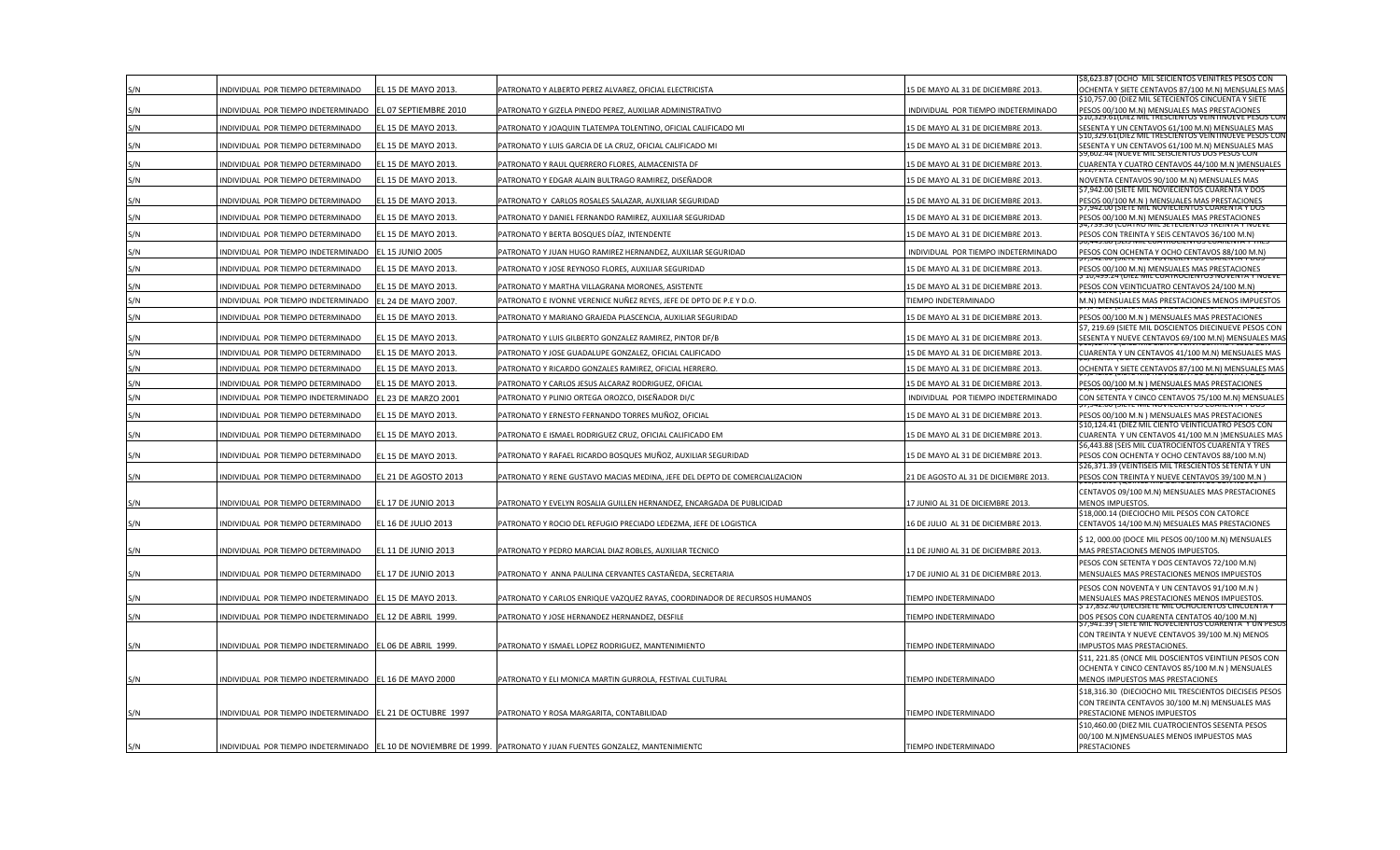|     |                                                                                                   |                            |                                                                                                                       |                      | \$11,449.24 (ONCE MIL CUATROCIENTOS CUARENTA Y                                  |
|-----|---------------------------------------------------------------------------------------------------|----------------------------|-----------------------------------------------------------------------------------------------------------------------|----------------------|---------------------------------------------------------------------------------|
|     |                                                                                                   |                            |                                                                                                                       |                      | NUEVE PESOS CON VEINTICUATRO CENTAVOS 24/100 M.N )                              |
| S/N |                                                                                                   |                            | INDIVIDUAL POR TIEMPO INDETERMINADO  EL 16 DE NOVIEMBRE DE 1997. PATRONATO Y LUIS ANTONIO AREVALO DIAZ, MANTENIMIENTO | TIEMPO INDETERMINADO | MENSUALES MENOS IMPUESTOS MAS PRESTACIONES                                      |
|     |                                                                                                   |                            |                                                                                                                       |                      | \$14,921.84 (CATORCE MIL NOVECIENTOS VEINTIUN PESOS                             |
|     |                                                                                                   |                            |                                                                                                                       |                      | CON OCHENTA Y CUATRO CENTAVOS 84/100 M.N) MENOS                                 |
| S/N | INDIVIDUAL POR TIEMPO INDETERMINADO EL 16 DE NOVIEMBRE DE 1997. PATRONATO Y REYES AREVALO MORALES |                            |                                                                                                                       | TIEMPO INDETERMINADO | IMPUESTOS MAS PRESTACIONES                                                      |
|     |                                                                                                   |                            |                                                                                                                       |                      | \$14,922.14 (CATORCE MIL NOVECIENTOS VENTIDOS PESOS                             |
|     |                                                                                                   |                            |                                                                                                                       |                      | CON CATORCE CENTAVOS 14/100) MENSUALES MENOS                                    |
| S/N | INDIVIDUAL POR TIEMPO INDETERMINADO                                                               |                            | EL 16 DE NOVIEMBRE DE 1997. PATRONATO Y JOSE LUIS CASTAÑEDA PEDROZA, MANTENIMIENTO                                    | TIEMPO INDETERMINADO | IMPUESTOS MAS PRESTACIONES<br>\$8,139.00 (OCHO MIL CIENTO TREINTA Y NUEVE PESOS |
|     |                                                                                                   |                            |                                                                                                                       |                      | 00/100 M.N) MENSUALES MENOS IMPUESTOS MAS                                       |
| S/N |                                                                                                   |                            | INDIVIDUAL POR TIEMPO INDETERMINADO PEL 17 DE NOVIEMBRE DE 1997. PATRONATO Y MIGUEL BARBOSA MAGAÑA, MANTENIMIENTO     | TIEMPO INDETERMINADO | PRESTACIONES                                                                    |
|     |                                                                                                   |                            |                                                                                                                       |                      | \$21,900.00 (VEINTIUN MIL NOVECIENTOS 00/100 M.N)                               |
| S/N | INDIVIDUAL POR TIEMPO INDETERMINADO                                                               | EL 03 DE FEBRERO DE 1997.  | PATRONATO HECTOR OROZCO SOTELO, DISEÑO.                                                                               | TIEMPO INDETERMINADO | MENSUALES MENOS IMPUESTOS MAS PRESTACIONES                                      |
|     |                                                                                                   |                            |                                                                                                                       |                      |                                                                                 |
|     |                                                                                                   |                            |                                                                                                                       |                      | \$21,900 (VEINTIUN MIL NOVECIENTOS 00/100                                       |
| S/N | INDIVIDUAL POR TIEMPO INDETERMINADO EL 01 DE MARZO DE 1999                                        |                            | PATRONATO Y ADRIANA ERNESTINA ULLOA PICAZO, MUNDO INFANTIL                                                            | TIEMPO INDETERMINADO | M.N) MENSUALES MENOS IMPUESTOS MAS PRESTACIONES                                 |
|     |                                                                                                   |                            |                                                                                                                       |                      |                                                                                 |
|     |                                                                                                   |                            |                                                                                                                       |                      | \$6,195.82 (SEIS MIL CIENTO NOVENTA Y CINCO PESOS CON                           |
|     |                                                                                                   |                            |                                                                                                                       |                      | OCHENTA Y DOS CENTAVOS 82/100 M.N) MENSUALES MAS                                |
| S/N | INDIVIDUAL POR TIEMPO INDETERMINADO EL 16 DE JULIO 1997                                           |                            | PATRONATO Y ALEJANDRA GUTIERREZ RAMIREZ, COMPRAS                                                                      | TIEMPO INDETERMINADO | PRESTACIONES MENOS IMPUESTOS                                                    |
|     |                                                                                                   |                            |                                                                                                                       |                      |                                                                                 |
|     |                                                                                                   |                            |                                                                                                                       |                      | \$12,225.36 (DOCE MIL DOSCIENTOS TREINTA Y CINCO                                |
|     |                                                                                                   |                            |                                                                                                                       |                      | PESOS CON TREINTA Y SEIS CENTAVOS 36/100                                        |
| S/N | INDIVIDUAL POR TIEMPO INDETERMINADO EL 16 DE ENERO 1997                                           |                            | PATRONATO Y EDGAR FABRICIO GONZALEZ SOTERO, COMPRAS                                                                   | TIEMPO INDETERMINADO | M.N)MENSUALES MENOS IMPUESTOS MAS PRESTACIONES                                  |
|     |                                                                                                   |                            |                                                                                                                       |                      | \$12,512.94 (DOCE MIL QUINIENTOS DOCE PESOS CON                                 |
|     |                                                                                                   |                            |                                                                                                                       |                      | NOVENTA Y CUATRO CENTAVOS 94/100 M.N) MENSUALES                                 |
| S/N | INDIVIDUAL POR TIEMPO INDETERMINADO EL 24 DE AGOSTO 1998                                          |                            | PATRONATO Y MARIA ELBA LARIOS BRAVO, COMUNICACIÓN                                                                     | TIEMPO INDETERMINADO | MENOS IMPUESTOS MAS PRESTACIONES                                                |
|     |                                                                                                   |                            |                                                                                                                       |                      | \$21,900.00 (VEINTIUN MIL NOVECIENTOS 00/100 M.N)                               |
| S/N | INDIVIDUAL POR TIEMPO INDETERMINADO                                                               | EL 16 OCTUBRE DE 2001      | PATRONATO Y VIDAL CARLO MUÑOZ FRIAS                                                                                   | TIEMPO INDETERMINADO | MENSUALES MENOS IMPUESTOS MAS PRESTACIONES                                      |
|     |                                                                                                   |                            |                                                                                                                       |                      | \$13,793.39 (TRECE MIL SETECIENTOS NOVENTA Y TRES                               |
|     |                                                                                                   |                            |                                                                                                                       |                      | PESOS CON TREINTA Y NUEVE CENTAVOS 99/100 M.N)                                  |
| S/N | INDIVIDUAL POR TIEMPO INDETERMINADO EL 16 DE AGOSTO 2005                                          |                            | PATRONATO Y MALENA GORDILLO ROCHA, DIRECCION GENERAL                                                                  | TIEMPO INDETERMINADO | MENSUALES MENOS IMPUESTOS MAS PRESTACIONES                                      |
|     |                                                                                                   |                            |                                                                                                                       |                      | \$7,492.38 (SIETE MIL CUATROCIENTOS TREINTA Y DOS CON                           |
|     |                                                                                                   |                            |                                                                                                                       |                      | TREINTA Y OCHO CENTAVOS 38/100 M.N) MENSUALES MAS                               |
| S/N | INDIVIDUAL POR TIEMPO INDETERMINADO EL 06 DE DICIEMBRE 2006                                       |                            | PATRONATO Y JULIO DICANTE GOMEZ, SEGURIDAD                                                                            | TIEMPO INDETERMINADO | PRESTACIONES MENOS IMPUESTOS.                                                   |
|     |                                                                                                   |                            |                                                                                                                       |                      |                                                                                 |
|     |                                                                                                   |                            |                                                                                                                       |                      | \$26, 371.39 (VEINTISEIS MIL TRESCIENTOS SETENTA Y UN                           |
|     |                                                                                                   |                            |                                                                                                                       |                      | PESOS CON TREINTA Y NUEVE CENTAVOS 39/100 M.N)                                  |
| S/N | INDIVIDUAL POR TIEMPO INDETERMINADO EL 01 DE ABRIL DEL 2007                                       |                            | RICARDO SHERMAN MACIAS, COMPRAS                                                                                       | TIEMPO INDETERMINADO | MENSUALES MENOS IMPUESTOS MAS PRESTACIONES                                      |
|     |                                                                                                   |                            |                                                                                                                       |                      | \$4,739.36 (CUATRO MIL SETECIENTOS TREINTA Y NUEVE                              |
|     |                                                                                                   |                            |                                                                                                                       |                      | PESOS CON TREINTA Y SEIS CENTAVOS 36/100 M.N)                                   |
| S/N | INDIVIDUAL POR TIEMPO INDETERMINADO EL 11 DE SEPTIEMBRE 2009                                      |                            | BERTA AGUILAR DIAZ, MANTENIMIENTO                                                                                     | TIEMPO INDETERMINADO | MENSUALES MAS PRESTACIONES MENOS IMPUESTOS.                                     |
|     |                                                                                                   |                            |                                                                                                                       |                      | \$7,942.00 (SIETE MIL NOVIECIENTOS CUARENTA Y DOS                               |
|     |                                                                                                   |                            |                                                                                                                       |                      | PESOS 00/100 M.N ) MENSUALES MAS PRESTACIONES                                   |
| 5/N | INDIVIDUAL POR TIEMPO INDETERMINADO EL 21 DE FEBRERO 2000                                         |                            | PATRONATO Y JOSE CARLOS AGUIRRE MELENDEZ, AUXILIAR SEGURIDAD                                                          | TIEMPO INDETERMINADO | <b>MENOS IMPUESTOS</b>                                                          |
|     |                                                                                                   |                            |                                                                                                                       |                      | \$7,942.00 (SIETE MIL NOVIECIENTOS CUARENTA Y DOS                               |
|     |                                                                                                   |                            |                                                                                                                       |                      | PESOS 00/100 M.N) MENSUALES MAS PRESTACIONES                                    |
| S/N | INDIVIDUAL POR TIEMPO INDETERMINADO EL 12 DE ABRIL 1999.                                          |                            | PATRONATO Y CARLOS ALCARAZ RODRIGUEZ, DESFILE                                                                         | TIEMPO INDETERMINADO | <b>MENOS IMPUESTOS</b>                                                          |
|     |                                                                                                   |                            |                                                                                                                       |                      | \$4,739.36 (CUATRO MIL SETECIENTOS TREINTA Y NUEVE                              |
|     |                                                                                                   |                            |                                                                                                                       |                      | PESOS CON TREINTA Y SEIS CENTAVOS 36/100 M.N)                                   |
| S/N | INDIVIDUAL POR TIEMPO INDETERMINADO EL 09 DE MARZO 2009                                           |                            | PATRONATO Y JORGE ALBERTO ALVARADO MATA                                                                               | TIEMPO INDETERMINADO | MENSUALES MAS PRESTACIONES MENOS IMPUESTOS                                      |
|     |                                                                                                   |                            |                                                                                                                       |                      | \$6,443.88 (SEIS MIL CUATROCIENTOS CUARENTA Y TRES                              |
|     |                                                                                                   |                            |                                                                                                                       |                      | PESOS CON OCHENTA Y OCHO CENTAVOS 88/100 M.N)                                   |
| 5/N | INDIVIDUAL POR TIEMPO INDETERMINADO EL 23 DE MARZO 2009                                           |                            | PATRONATO Y SAMUEL ANDRADE GONZALEZ, AUXILIAR EN SEGURIDAD                                                            | TIEMPO INDETERMINADO | MENSUALES MAS PRESTACIONES MENOS IMPUESTOS                                      |
|     |                                                                                                   |                            |                                                                                                                       |                      | \$7,219.69 (SIETE MIL DOSCIENTOS DIECINUEVE PESOS                               |
|     |                                                                                                   |                            |                                                                                                                       |                      | SESENTA Y NUEVE CENTAVOS 69/100 M.N) MENSUALES MAS                              |
| S/N | INDIVIDUAL POR TIEMPO INDETERMINADO                                                               | <b>EL 03 DE JUNIO 2010</b> | PATRONATO Y JUAN BARBOSA MAGAÑA, OFICIAL MT/B                                                                         | TIEMPO INDETERMINADO | PRESTACIONES MENOS IMPUESTOS                                                    |
|     |                                                                                                   |                            |                                                                                                                       |                      | \$4,739.36 (CUATRO MIL SETECIENTOS TREINTA Y NUEVE                              |
|     |                                                                                                   |                            |                                                                                                                       |                      | PESOS CON TREINTA Y SEIS CENTAVOS 36/100 M.N)                                   |
| S/N | INDIVIDUAL POR TIEMPO INDETERMINADO EL 19 DE JUNIO 2007                                           |                            | PATRONATO Y ROBERTO BARRANCO CASAS, CONTABILIDAD                                                                      | TIEMPO INDETERMINADO | MENSUALES MAS PRESTACIONES MENOS IMPUESTOS.                                     |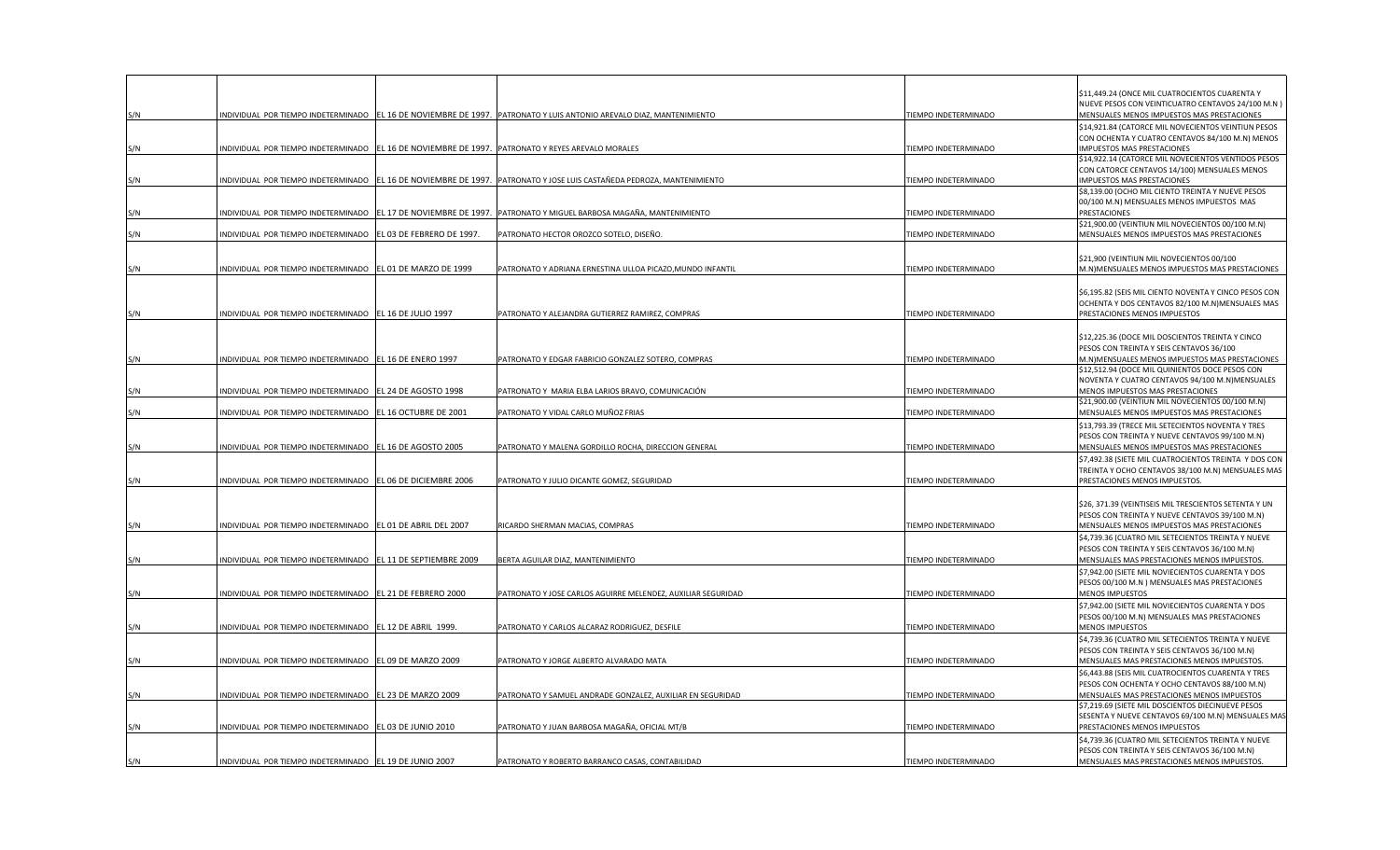|                  |                                                             |                                            |                                                                                          |                                                                      | \$6,443.88 (SEIS MIL CUATROCIENTOS CUARENTA Y TRES                                                        |
|------------------|-------------------------------------------------------------|--------------------------------------------|------------------------------------------------------------------------------------------|----------------------------------------------------------------------|-----------------------------------------------------------------------------------------------------------|
| S/N              | INDIVIDUAL POR TIEMPO INDETERMINADO                         | EL 23 DE AGOSTO 2010                       | PATRONATO Y RICARDO RAFAEL BOSQUES MUÑOZ                                                 | IEMPO INDETERMINADO                                                  | PESOS CON OCHENTA Y OCHO CENTAVOS 88/100 M.N)<br>MENSUALES MAS PRESTACIONES MENOS IMPUESTOS               |
|                  |                                                             |                                            |                                                                                          |                                                                      | \$4,739.36 (CUATRO MIL SETECIENTOS TREINTA Y NUEVE                                                        |
|                  |                                                             |                                            |                                                                                          |                                                                      | PESOS CON TREINTA Y SEIS CENTAVOS 36/100 M.N)                                                             |
| S/N              | INDIVIDUAL POR TIEMPO INDETERMINADO EL 16 NOVIEMBRE 1996    |                                            | PATRONATO Y JUAN FRANCISCO CASTRO PANUCO, INTENDENTE                                     | IEMPO INDETERMINADO                                                  | MENSUALES MAS PRESTACIONES MENOS IMPUESTOS.                                                               |
|                  |                                                             |                                            |                                                                                          |                                                                      | \$4,739.36 (CUATRO MIL SETECIENTOS TREINTA Y NUEVE                                                        |
| S/N              | NDIVIDUAL POR TIEMPO INDETERMINADO EL 22 DE SEPTIEMBRE 2009 |                                            | PATRONATO Y VERONICA DE LA CERDA RUVALCABA, INTENDENTE                                   | IEMPO INDETERMINADO                                                  | PESOS CON TREINTA Y SEIS CENTAVOS 36/100) MENSUALES<br>MAS PRESTACIONES MENOS IMPUESTOS.                  |
|                  |                                                             |                                            |                                                                                          |                                                                      | \$10,329.61(DIEZ MIL TRESCIENTOS VEINTINUEVE PESOS COI                                                    |
|                  |                                                             |                                            |                                                                                          |                                                                      | SESENTA Y UN CENTAVOS 61/100M.N) MENSUALES MAS                                                            |
| S/N              | INDIVIDUAL POR TIEMPO INDETERMINADO EL 16 DE FEBRERO 1999   |                                            | PATRONATO Y MARCIANO GARCIA DE LA CRUZ, OFICIAL CALIFICADO MI                            | IEMPO INDETERMINADO                                                  | PRESTACIONES MENOS IMPUESTOS                                                                              |
|                  |                                                             |                                            |                                                                                          |                                                                      | \$6,443.88 (SEIS MIL CUATROCIENTOS CUARENTA Y TRES                                                        |
| S/N              | INDIVIDUAL POR TIEMPO INDETERMINADO EL 12 DE ABRIL 1999.    |                                            | PATRONATO Y LUIS GIL GONZALEZ RAMIREZ, DESFILE                                           | IEMPO INDETERMINADO                                                  | PESOS CON OCHENTA Y OCHO CENTAVOS 88/100 M.N)<br>MENSUALES MAS PRESTACIONES MENOS IMPUESTOS               |
|                  |                                                             |                                            |                                                                                          |                                                                      | \$10,124.41 (DIEZ MIL CIENTO VEINTICUATRO PESOS CON                                                       |
|                  |                                                             |                                            |                                                                                          |                                                                      | CUARENTA Y UN CENTAVOS 41/100 M.N )MENSUALES MAS                                                          |
| S/N              | INDIVIDUAL POR TIEMPO INDETERMINADO EL 12 DE ABRIL 1999.    |                                            | PATRONATO Y JOSE GUADALUPE GONZALEZ ZAMORA, DESFILE                                      | IEMPO INDETERMINADO                                                  | PRESTACIONES MENOS IMPUESTOS                                                                              |
|                  |                                                             |                                            |                                                                                          |                                                                      | \$7,942.00 (SIETE MIL NOVIECIENTOS CUARENTA Y DOS                                                         |
|                  |                                                             |                                            |                                                                                          |                                                                      | PESOS 00/100 M.N) MENSUALES MAS PRESTACIONES                                                              |
| S/N              | INDIVIDUAL POR TIEMPO INDETERMINADO EL 12 ENERO 2000        |                                            | PATRONATO Y MARIAN GRAJEDA PLASCENCIA, SEGURIDAD                                         | EMPO INDETERMINADO                                                   | <b>MENOS IMPUESTOS</b>                                                                                    |
|                  |                                                             |                                            |                                                                                          |                                                                      | \$9,602.44 (NUEVE MIL SEISCIENTOS DOS PESOS CON<br>CUARENTA Y CUATRO CENTAVOS 44/100 M.N ) MENSUALES      |
| S/N              | INDIVIDUAL POR TIEMPO INDETERMINADO                         | EL 01 JUNIO 1999                           | PATRONATO Y RAUL FLORES, COMPRAS                                                         | EMPO INDETERMINADO                                                   | MAS PRESTACIONES MENOS IMPUESTOS                                                                          |
|                  |                                                             |                                            |                                                                                          |                                                                      | \$8,324.43 (OCHO MIL TRESCIENTOS VEINTICUATRO PESOS                                                       |
|                  |                                                             |                                            |                                                                                          |                                                                      | CON CUARENTA Y TRES CENTAVOS 43/100 M.N )                                                                 |
| S/N              | INDIVIDUAL POR TIEMPO INDETERMINADO                         | EL 17 DE MARZO 1999.                       | PATRONATO Y CARLOS HERNANDEZ MARTINEZ, OFICIAL DF/A                                      | IEMPO INDETERMINADO                                                  | MENSUALES MAS PRESTACIONES MENOS IMPUESTOS.                                                               |
|                  |                                                             |                                            |                                                                                          |                                                                      | \$10,329.61(DIEZ MIL TRESCIENTOS VEINTINUEVE PESOS COI<br>SESENTA Y UN CENTAVOS 61/100 M.N) MENSUALES MAS |
| S/N              | INDIVIDUAL POR TIEMPO INDETERMINADO                         | EL 08 DE FEBRERO 1999.                     | PATRONATO Y OSCAR DANIEL LOMELI MOSQUEDA, OFICIAL CALIFICADO                             | IEMPO INDETERMINADO                                                  | PRESTACIONES MENOS IMPUESTOS                                                                              |
|                  |                                                             |                                            |                                                                                          |                                                                      | \$6,195.82 (SEIS MIL CIENTO NOVENTA Y CINCO PESOS CON                                                     |
|                  |                                                             |                                            |                                                                                          |                                                                      | OCHENTA Y DOS CENTAVOS 82/100) MENSUALES MAS                                                              |
| S/N              | INDIVIDUAL POR TIEMPO INDETERMINADO EL 5 DE SEPTIEMBRE 2012 |                                            | PATRONATO Y EMILIO LOPEZ RIVERA, AUXILIAR SEGURIDAD                                      | EMPO INDETERMINADO                                                   | PRESTACIONES MENOS IMPUESTOS                                                                              |
|                  |                                                             |                                            |                                                                                          |                                                                      | \$7, 219.69 (SIETE MIL DOSCIENTOS DIECINUEVE PESOS CON                                                    |
| S/N              | INDIVIDUAL POR TIEMPO INDETERMINADO                         | EL 07 DE ENERO 2010                        | PATRONATO Y DAVID RICARDO LUGO GARCIA, OFICIAL                                           | IEMPO INDETERMINADO                                                  | SESENTA Y NUEVE CENTAVOS 69/100 M.N) MENSUALES MAS<br>PRESTACIONES MENOS IMPUESTOS                        |
|                  |                                                             |                                            |                                                                                          |                                                                      | \$7,942.00 (SIETE MIL NOVIECIENTOS CUARENTA Y DOS                                                         |
|                  |                                                             |                                            |                                                                                          |                                                                      | PESOS 00/100 M.N) MENSUALES MAS PRESTACIONES                                                              |
| S/N              | INDIVIDUAL POR TIEMPO INDETERMINADO                         | L 01 DE JULIO 2005                         | PATRONATO Y DANIEL RAMIREZ VILLANUEVA, SEGURIDAD                                         | EMPO INDETERMINADO                                                   | <b>MENOS IMPUESTOS</b>                                                                                    |
|                  |                                                             |                                            |                                                                                          |                                                                      | \$7,942.00 (SIETE MIL NOVIECIENTOS CUARENTA Y DOS                                                         |
| S/N              | INDIVIDUAL POR TIEMPO INDETERMINADO                         | <b>EL 12 DE ENERO 2000</b>                 | PATRONATO Y JOSE FLORES REINOSO, SEGURIDAD                                               | IEMPO INDETERMINADO                                                  | PESOS 00/100 M.N ) MENSUALES MAS PRESTACIONES<br><b>MENOS IMPUESTOS</b>                                   |
|                  |                                                             |                                            |                                                                                          |                                                                      | \$7,942.00 (SIETE MIL NOVIECIENTOS CUARENTA Y DOS                                                         |
|                  |                                                             |                                            |                                                                                          |                                                                      | PESOS 00/100 M.N ) MENSUALES MAS PRESTACIONES                                                             |
| S/N              | INDIVIDUAL POR TIEMPO INDETERMINADO EL 01 DE DICIEMBRE 2008 |                                            | PATRONATO Y CARLOS ROSALES SALAZAR                                                       | IEMPO INDETERMINADO                                                  | MENOS IMPUESTOS                                                                                           |
|                  |                                                             |                                            |                                                                                          |                                                                      | \$10,124.41 (DIEZ MIL CIENTO VEINTICUATRO PESOS CON                                                       |
| S/N              | INDIVIDUAL POR TIEMPO INDETERMINADO                         | EL 04 DE MAYO 1999                         | PATRONATO Y ENRIQUE SANDOVAL MORALES, OFICIAL CALIFICADO EM                              |                                                                      | CUARENTA Y UN CENTAVOS 41/100 M.N ) MENSUALES MAS<br>PRESTACIONES MENOS IMPUESTOS                         |
|                  |                                                             |                                            |                                                                                          | IEMPO INDETERMINADO                                                  | \$7,942.00 (SIETE MIL NOVIECIENTOS CUARENTA Y DOS                                                         |
|                  |                                                             |                                            |                                                                                          |                                                                      | PESOS 00/100 M.N ) MENSUALES MAS PRESTACIONES                                                             |
| S/N              | INDIVIDUAL POR TIEMPO INDETERMINADO EL 28 DE AGOSTO 2013    |                                            | PATRONATO Y MOISES TORRES MUÑOZ, AUXILIAR EN SEGURIDAD                                   | IEMPO INDETERMINADO                                                  | MENOS IMPUESTOS                                                                                           |
|                  |                                                             |                                            |                                                                                          |                                                                      | \$2,020.00 (DOSCIENTOS VEINTE MIL PESOS 00/100 M.N) IVA                                                   |
| S/N              | ICITACION, ADJUDICACION DIRECTA                             | <b>EL 31 DE JULIO 2013</b>                 | PATRONATO Y TORQUE INGENIERIA Y OBRAS, RUBEN CADENA NAVARRO, IMPERMEABILIZACION DEL DOMC | DE OCTUBRE AL 5 NOVIEBMBRE 2013                                      | INCLUIDO                                                                                                  |
| S/N              | ICITACION, ADJUDICACION DIRECTA                             | EL 31 DE JULIO 2013                        | PATRONATO Y TECNITE GDL, CONSTRUCION DE LOZA PARA LA PISTA DE HIELO                      | DE OCTUBRE AL 5 NOVIEBMBRE 2013                                      | \$ 474,000.00 (CUATROCIENTOS SETENTA Y CUATRO MIL<br>PESO 00/100 M.N ) MAS IVA                            |
|                  |                                                             |                                            |                                                                                          |                                                                      | \$226,800.27 (DOSCIENTOS VEINTISEIS MIL OCHOCIENTOS                                                       |
| S/N              | ICITACION, ADJUDICACION DIRECTA                             | EL 31 DE JULIO 2013                        | PATRONATO Y GALEM, BAÑOS                                                                 | <b>DE OCTUBRE AL 5 NOVIEBMBRE 2013</b>                               | VEINTISIETE PESOS 27/100 M.N ) MAS IVA                                                                    |
| PFO/COM/003/2013 | EXPOSITORES COMERCIALIZACION                                | EL 19 DE OCTUBRE 2013                      | PATRONATO Y GILBERTO IVAN TORRES,                                                        | DE OCTUBRE AL 5 NOVIEBMBRE 2013                                      | <b>INTERCAMBIO</b>                                                                                        |
|                  | PATROCINIO, CONCESION PRESENCIA Y                           |                                            |                                                                                          |                                                                      |                                                                                                           |
| S/N<br>S/N       | PREFERENCIA DE MARCA<br>CONTRATO PATROCINIO                 | LL 15 DE ENERO 2013<br>EL 19 DE JULIO 2013 | PATRONATO Y CERVEZAS CUAHUTEMOC,<br>PATRONATO Y FLORENCIA RIVAL                          | DE OCTUBRE AL 5 NOVIEBMBRE 2013<br>5 DE OCTUBRE AL 5 NOVIEBMBRE 2013 | PRESENCIA DE MARCA<br>PRESENCIA DE MARCA                                                                  |
| PFO/COM/001/2013 | <b>CONCESION PARA EXPOSITORES</b>                           | EL 6 DE AGOSTO 2013                        | PATRONATO Y RODRIGO CARLOS MAGAÑA PEREZ                                                  | 5 DE OCTUBRE AL 5 NOVIEBMBRE 2013                                    | PRESENCIA DE MARCA                                                                                        |
|                  |                                                             |                                            |                                                                                          |                                                                      |                                                                                                           |